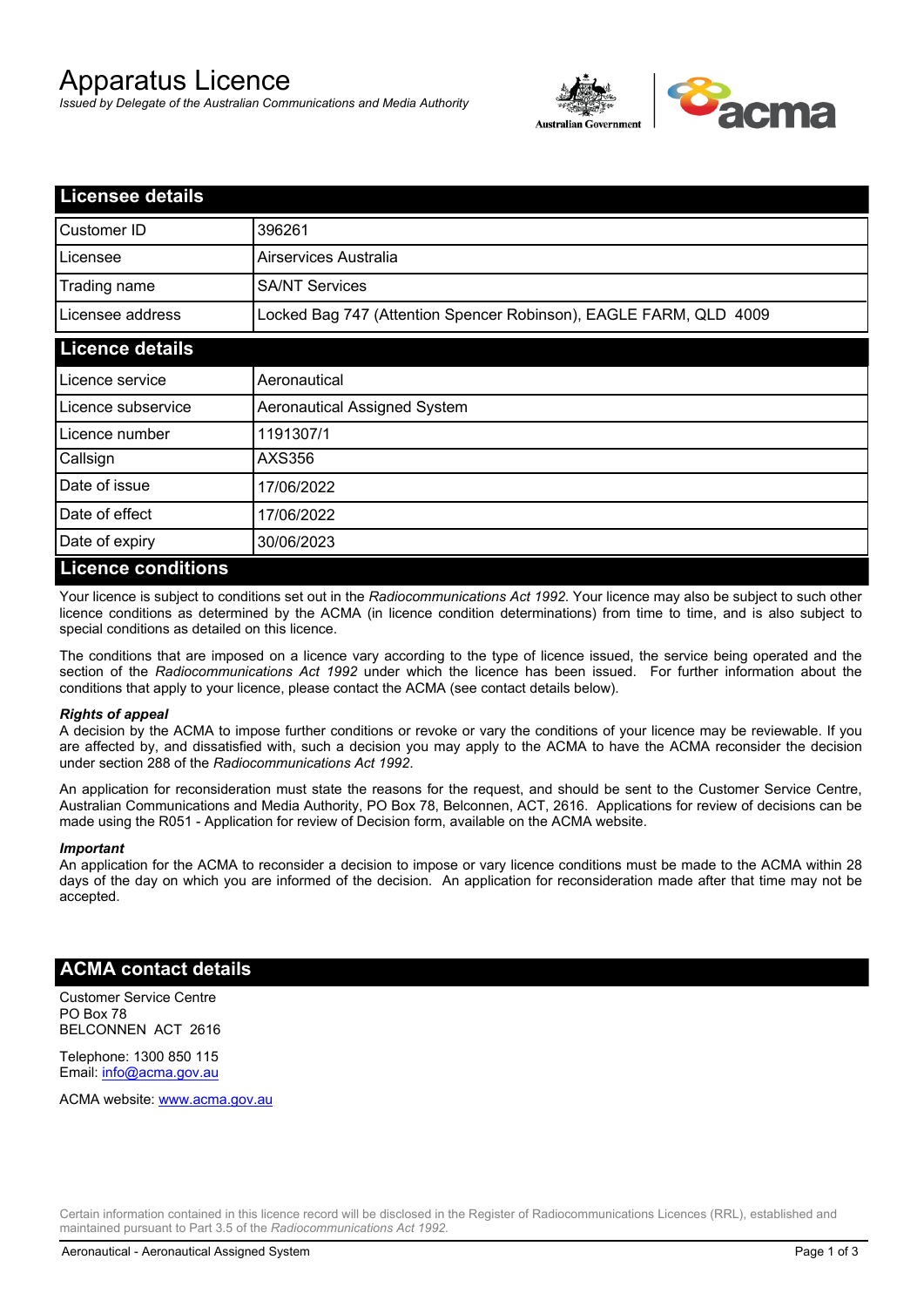# **Advisory Notes applying to licence no.: 1191307/1**

Conditions applicable to the operation of Aeronautical Assigned System station(s) authorised under this licence can be found in the Radiocommunications Licence Conditions (Apparatus Licence) Determination and the Radiocommunications Licence Conditions (Aeronautical Licence) Determination. Copies of these determinations are available from the ACMA and from the ACMA home page (www.acma.gov.au).